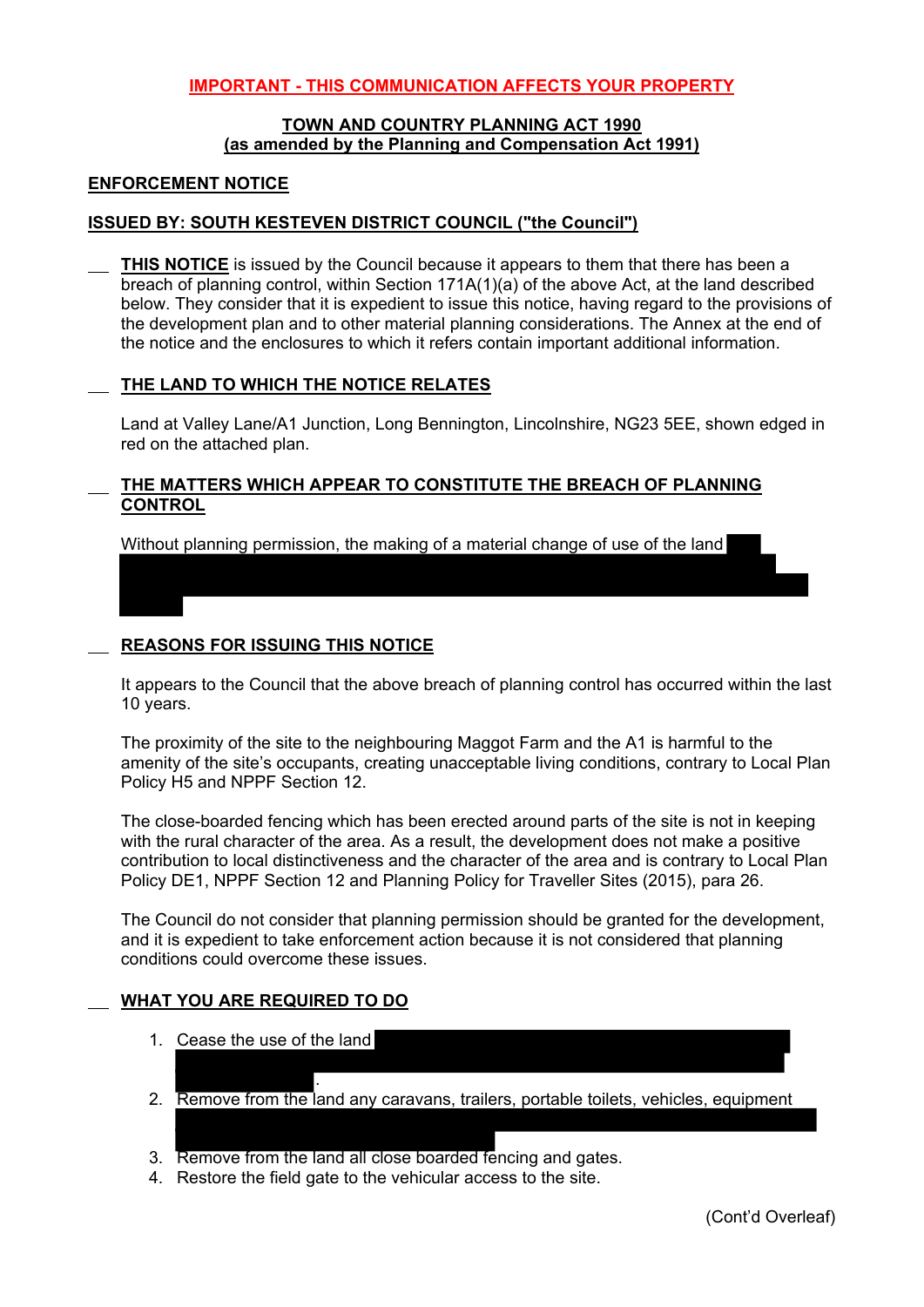## **TIME FOR COMPLIANCE**

**3 months** from the date this Notice takes effect.

# **WHEN THIS NOTICE TAKES EFFECT**

This Notice takes effect on **3rd May 2021** unless an appeal is made against it beforehand.

**Signed:** \_\_\_\_\_\_\_\_ \_\_\_\_\_\_\_ **Dated: 01/04/2021** 

**Jeff Upton**  Interim Head of Planning **On behalf of:** South Kesteven District Council **Nominated Officer:** Jonathan Short **Telephone Number:** 01476 406080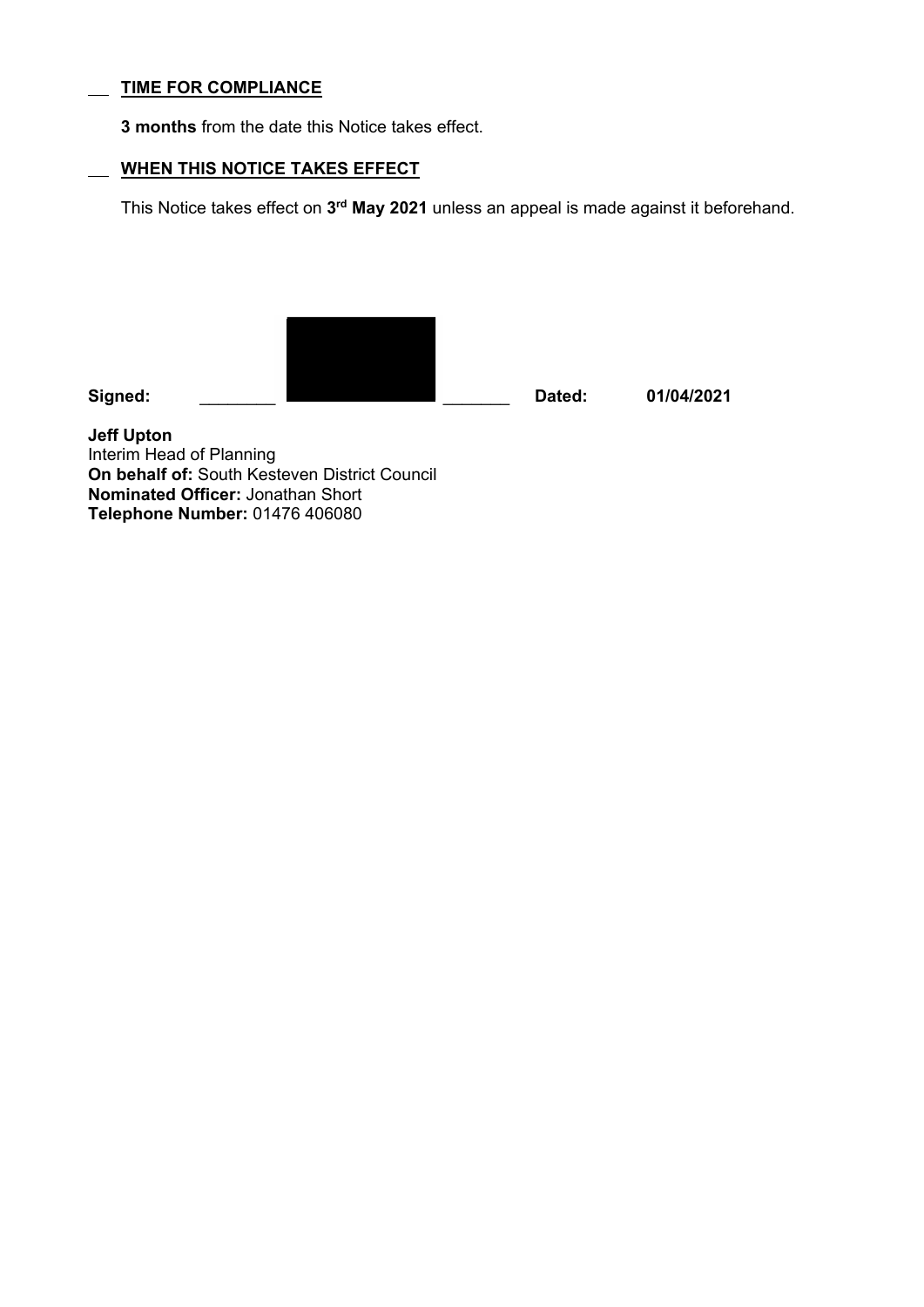# ENF21/0003-1 - Land at Valley Lane, Long Bennington